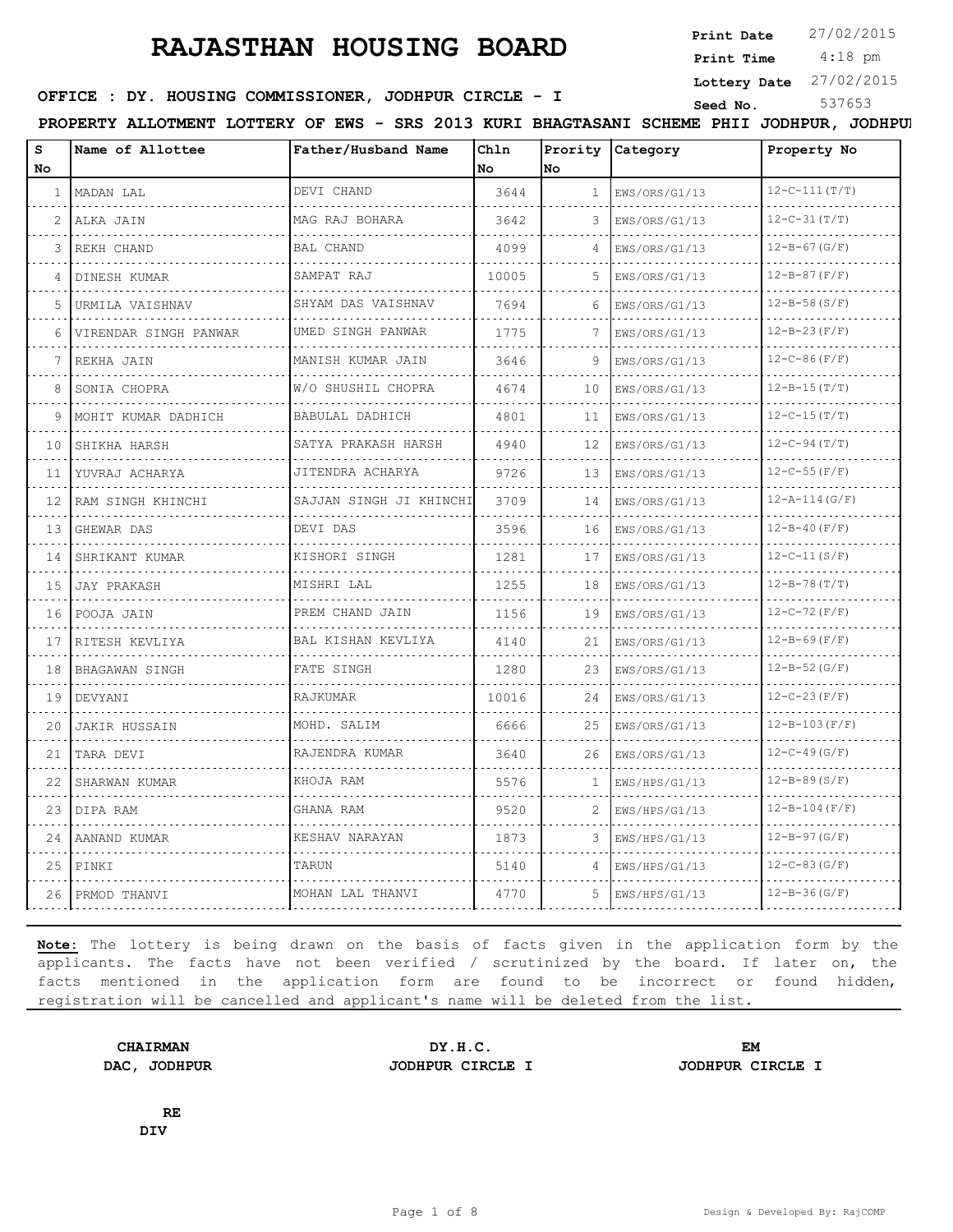**Print Date**  $27/02/2015$ 

 4:18 pm **Print Time**

**Lottery Date** 27/02/2015

# **SEED IN SEED IN SEED ASSESSED ASSESSED ASSESSED ASSESSED ASSESSED ASSESSED ASSESS** STRING STRING STRING STRING STRING STRING STRING STRING STRING STRING STRING STRING STRING STRING STRING STRING STRING STRING STRING STRIN

**PROPERTY ALLOTMENT LOTTERY OF EWS - SRS 2013 KURI BHAGTASANI SCHEME PHII JODHPUR, JODHPUR**

| s<br>No | Name of Allottee        | Father/Husband Name                        | Chln<br>No | No | Prority Category | Property No         |
|---------|-------------------------|--------------------------------------------|------------|----|------------------|---------------------|
| 27      | VED PRAKASH SHARMA      | GOPAL PRASAD SHARMA                        | 2159       | 6  | EWS/HPS/G1/13    | $12 - C - 36(G/F)$  |
| 28      | RAJKUMAR                | KAILASH                                    | 5430       |    | EWS/HPS/G1/13    | $12 - B - 106(S/F)$ |
| 29      | NIRMALA KUMARI<br>.     | CHUNNI LAL                                 | 3938       | 8  | EWS/HPS/G1/13    | $12 - C - 9(S/F)$   |
| 30      | MANJEET PUROHIT         | S.D. PUROHIT<br>.                          | 7982       | 9  | EWS/HPS/G1/13    | $12 - A - 103(F/F)$ |
| 31      | SAHABUDEEN              | MOHD. SIKANDAR                             | 590        | 10 | EWS/HPS/G1/13    | $12 - A - 118(F/F)$ |
| 32      | BHANWAR LAL             | TULSHI RAM                                 | 10010      | 11 | EWS/HPS/G1/13    | $12 - B - 7(F/F)$   |
| 33      | RAM NIWAS               | KANARAM                                    | 3077       | 12 | EWS/HPS/G1/13    | $12 - B - 53(F/F)$  |
| 34      | SHIV SINGH              | MOHAN LAL                                  | 1284       | 13 | EWS/HPS/G1/13    | $12 - B - 84$ (G/F) |
| 35      | PUKH RAJ GAUR           | RAM CHANDRA GAUR<br>.                      | 5944       | 15 | EWS/HPS/G1/13    | $12 - B - 28(S/F)$  |
| 36      | BARAT CHETWANI          | JAGDISH KUMAR<br>.                         | 998        | 19 | EWS/HPS/G1/13    | $12-C-54(F/F)$      |
| 37      | KHILAN BEHARI GUPTA     | RADHA KISHAN GUPTA                         | 7090       | 20 | EWS/HPS/G1/13    | $12 - A - 97 (G/F)$ |
| 38      | NARESH KOTWANI<br>.     | THAKUR DAS                                 | 8519       | 21 | EWS/HPS/G1/13    | $12-C-22(F/F)$      |
| 39      | SARIKA SEN              | YOGESH KUMAR<br>and a strategic control of | 5001       | 22 | EWS/HPS/G1/13    | $12 - B - 9(S/F)$   |
| 40      | SUMER SINGH             | SARDER SINGH                               | 1276       | 23 | EWS/HPS/G1/13    | $12 - B - 59(S/F)$  |
| 41      | KAVITA RAJPUROHIT       | HARDEV SINGH RAJPUROHIT                    | 9391       | 24 | EWS/HPS/G1/13    | $12 - C - 51$ (G/F) |
| 42      | GOPAL DAS               | SUNDRA LAL                                 | 648        | 25 | EWS/HPS/G1/13    | $12 - C - 95(T/T)$  |
| 43      | SUMAN KUMARI            | SURENDRA KUMAR                             | 5807       | 26 | EWS/HPS/G1/13    | $12 - C - 40(F/F)$  |
| 44      | <b>JODHA</b>            | LT.SH. SAROPO                              | 106        | 27 | EWS/HPS/G1/13    | $12 - C - 39(F/F)$  |
| 45      | RATAN SINGH             | <b>ACHAL SINGH</b>                         | 253        | 30 | EWS/HPS/G1/13    | $12 - B - 51(G/F)$  |
| 46      | ASKARAN BHATI           | ASHOK KUMAR BHATI                          | 15         | 31 | EWS/HPS/G1/13    | $12-C-52(G/F)$      |
| 47      | SUMESH YADAV            | SHER SINGH YADAV                           | 5592       | 1  | EWS/ORS/G1/13    | $12 - B - 95(T/T)$  |
| 48      | FARHAT BEGUM            | SADIK AHMAD                                | 10017      | 1  | EWS/HPS/G1/13    | $12 - B - 66(G/F)$  |
| 49      | NIRMALA DEVI GURJAR     | RAMESH CHAND GURJAR                        | 789        | 2  | EWS/HPS/G1/13    | $12 - A - 107(S/F)$ |
| 50      | JITENDRA CHANDEL        | CHHITAR LAL CHANDEL                        | 5070       | 3  | EWS/HPS/G1/13    | $12 - B - 21(F/F)$  |
| 51      | NEHA VYAS               | NARENDRA VYAS                              | 2739       | 4  | EWS/HPS/G1/13    | $12 - B - 94(T/T)$  |
|         | 52 CHATAR SINGH RATHORE | OM SINGH RATHORE                           | 4215       | 5. | EWS/HPS/G1/13    | $12-C-42(S/F)$      |

**Note:** The lottery is being drawn on the basis of facts given in the application form by the applicants. The facts have not been verified / scrutinized by the board. If later on, the facts mentioned in the application form are found to be incorrect or found hidden, registration will be cancelled and applicant's name will be deleted from the list.

**CHAIRMAN DY.H.C. EM DAC, JODHPUR JODHPUR CIRCLE I JODHPUR CIRCLE I**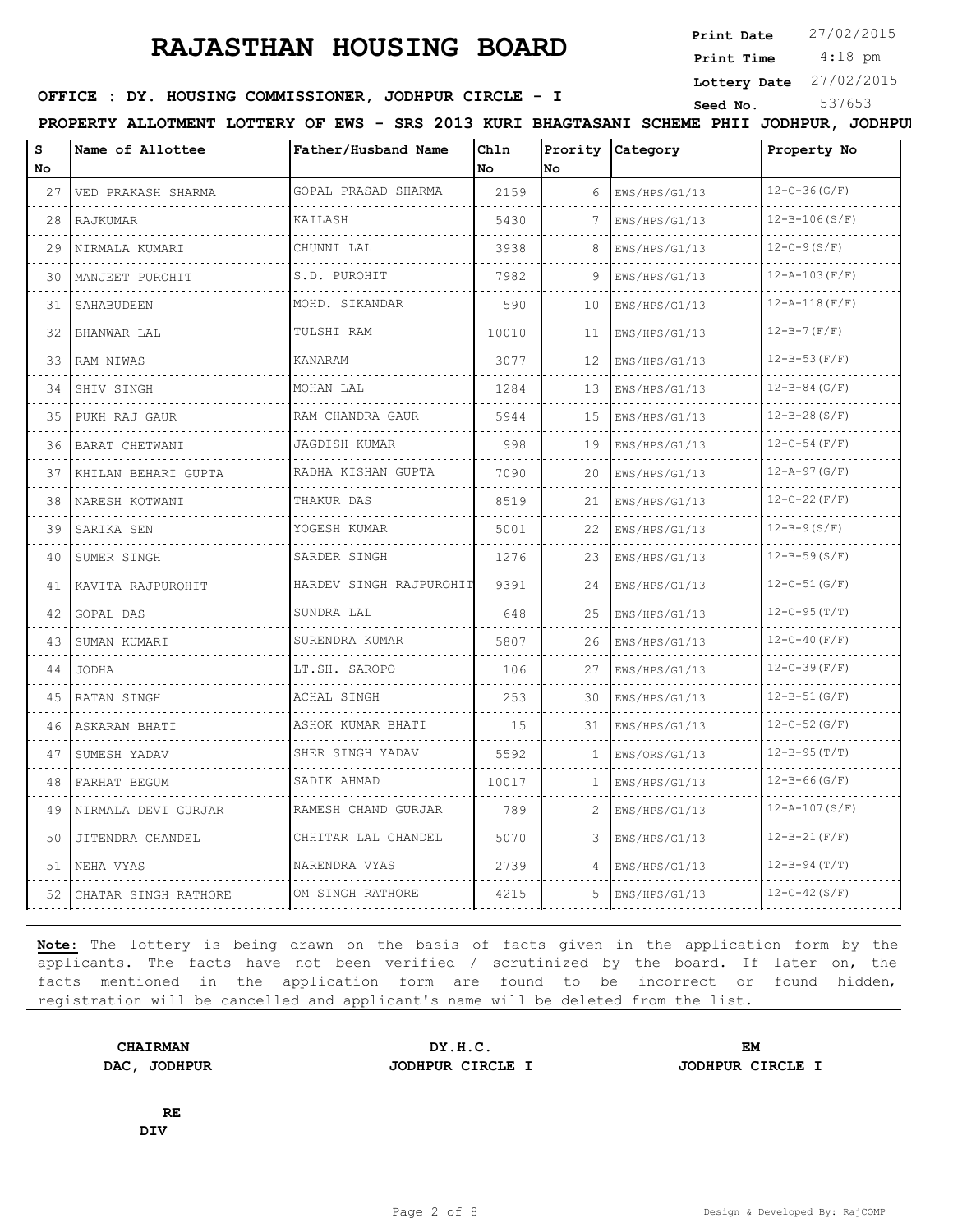**Print Date**  $27/02/2015$ 

4:18 pm **Print Time**

**Lottery Date** 27/02/2015

#### **SEED IN SEED IN SEED ASSESSED ASSESSED ASSESSED ASSESSED ASSESS** Seed No. 537653

**PROPERTY ALLOTMENT LOTTERY OF EWS - SRS 2013 KURI BHAGTASANI SCHEME PHII JODHPUR, JODHPUR**

| s  | Name of Allottee        | Father/Husband Name     | Chln  |              | Prority Category  | Property No          |
|----|-------------------------|-------------------------|-------|--------------|-------------------|----------------------|
| No |                         |                         | No.   | lno.         |                   |                      |
|    | 53 SHARVAN KUMAR SHARMA | MAHAVEER PRASAD SHARMA  | 10018 | 6            | $I$ EWS/HPS/G1/13 | $12 - B - 65(G/F)$   |
| 54 | SAMUNDAR SINGH          | OM SINGH                | 4214  | 7            | EWS/HPS/G1/13     | $12 - B - 55(F/F)$   |
| 55 | SHYAM SUNDAR VYAS       | LET SHREE GORDHAN DAS   | 2416  | 8            | EWS/HPS/G1/13     | $12 - A - 109(T/T)$  |
| 56 | SUCHI SINGH CHOUHAN     | CHATRAPAL SINGH         | 10019 | 10           | EWS/HPS/G1/13     | $12 - B - 57(S/F)$   |
| 57 | MEGA VYAS               | NARENDRA VYAS           | 2738  | 11           | EWS/HPS/G1/13     | $12-C-28(S/F)$       |
| 58 | CHARAN SINGH            | RAMNIVAS<br>.           | 5819  | 12           | EWS/HPS/G1/13     | $12 - C - 19(G/F)$   |
| 59 | MADAN LAL               | NARAYAN RAO             | 4634  | $\mathbf{1}$ | EWS/ORS/G2/13     | $12 - -C - 27(S/F)$  |
| 60 | MANGLA RAM PALIWAL      | ASHA RAM PALIWAL        | 2948  |              | EWS/ORS/G2/13     | .<br>$12-C-33(G/F)$  |
| 61 | UMESH MUNDEL            | RAM KISHAN MUNDEL       | 7296  | 3            | EWS/ORS/G2/13     | $12 - B - 37(F/F)$   |
| 62 | ARJUN DAS               | GEHI MAL                | 10020 | 6            | EWS/ORS/G2/13     | $12 - B - 63(T/T)$   |
| 63 | KUNDAN SINGH            | GANPAT SINGH BADGUJAR   | 7867  | 7            | EWS/ORS/G2/13     | $12 - B - 112(T)$    |
| 64 | I SONIYA                | NARAYAN LAL             | 3950  | 8            | EWS/ORS/G2/13     | $12 - B - 29(T/T)$   |
| 65 | PREMLATA JAIN           | SURESH KUMAR JAIN       | 10008 | 9            | EWS/ORS/G2/13     | $12 - B - 72(F/F)$   |
| 66 | KULDEEP PARMAR          | POPAT LAL               | 2889  | 12           | EWS/ORS/G2/13     | $12-C-104(F/F)$      |
| 67 | MEENA RANI              | HARPHUL SINGH YADAV     | 6641  | 1.3          | EWS/ORS/G2/13     | $12-C-41(S/F)$       |
| 68 | ASHA SHARMA             | BHANWAR LAL SHARMA<br>. | 5885  | 14           | EWS/ORS/G2/13     | $12 - C - 67$ (G/F)  |
| 69 | KIRAN SINGH             | GORADHAN SINGH          | 9929  | 15           | EWS/ORS/G2/13     | $12 - B - 25(S/F)$   |
| 70 | KHUSHBU VYAS            | JITENDER KUMAR VYAS     | 1718  | 16           | EWS/ORS/G2/13     | $12-C-74(S/F)$       |
| 71 | GAUTAM CHAND JAIN       | INDER MAL JAIN          | 10006 | 17           | EWS/ORS/G2/13     | $12 - B - 46(T/T)$   |
| 72 | SONI                    | .<br>OMPARKASH VIDAR    | 6338  | 19           | EWS/ORS/G2/13     | $12-C-44(S/F)$       |
| 73 | RATAN LAL               | LET SHREE JOGA RAM      | 4045  | 20           | EWS/ORS/G2/13     | $12 - A - 119$ (F/F) |
| 74 | RUCHIKA GUPTA           | <b>BARJ MOHAN</b>       | 642   | 21           | EWS/ORS/G2/13     | $12 - C - 43(S/F)$   |
| 75 | KANHEYA LAL             | CHAND MAL               | 2089  | 22           | EWS/ORS/G2/13     | $12 - A - 100(G/F)$  |
| 76 | UGRA RAM                | KANA RAM                | 2235  | 23           | EWS/ORS/G2/13     | $12 - B - 39(F/F)$   |
| 77 | KULDEEP PARIHAR         | LAXMI NARAYAN           | 10011 | 24           | EWS/ORS/G2/13     | $12 - A - 124(S/F)$  |
| 78 | MOHAN LAL RAWAL         | BAKSHI RAM              | 9533  | 2.5          | EWS/ORS/G2/13     | $12-C-34(G/F)$       |
|    |                         |                         |       |              |                   |                      |

**Note:** The lottery is being drawn on the basis of facts given in the application form by the applicants. The facts have not been verified / scrutinized by the board. If later on, the facts mentioned in the application form are found to be incorrect or found hidden, registration will be cancelled and applicant's name will be deleted from the list.

**CHAIRMAN DY.H.C. EM DAC, JODHPUR JODHPUR CIRCLE I JODHPUR CIRCLE I**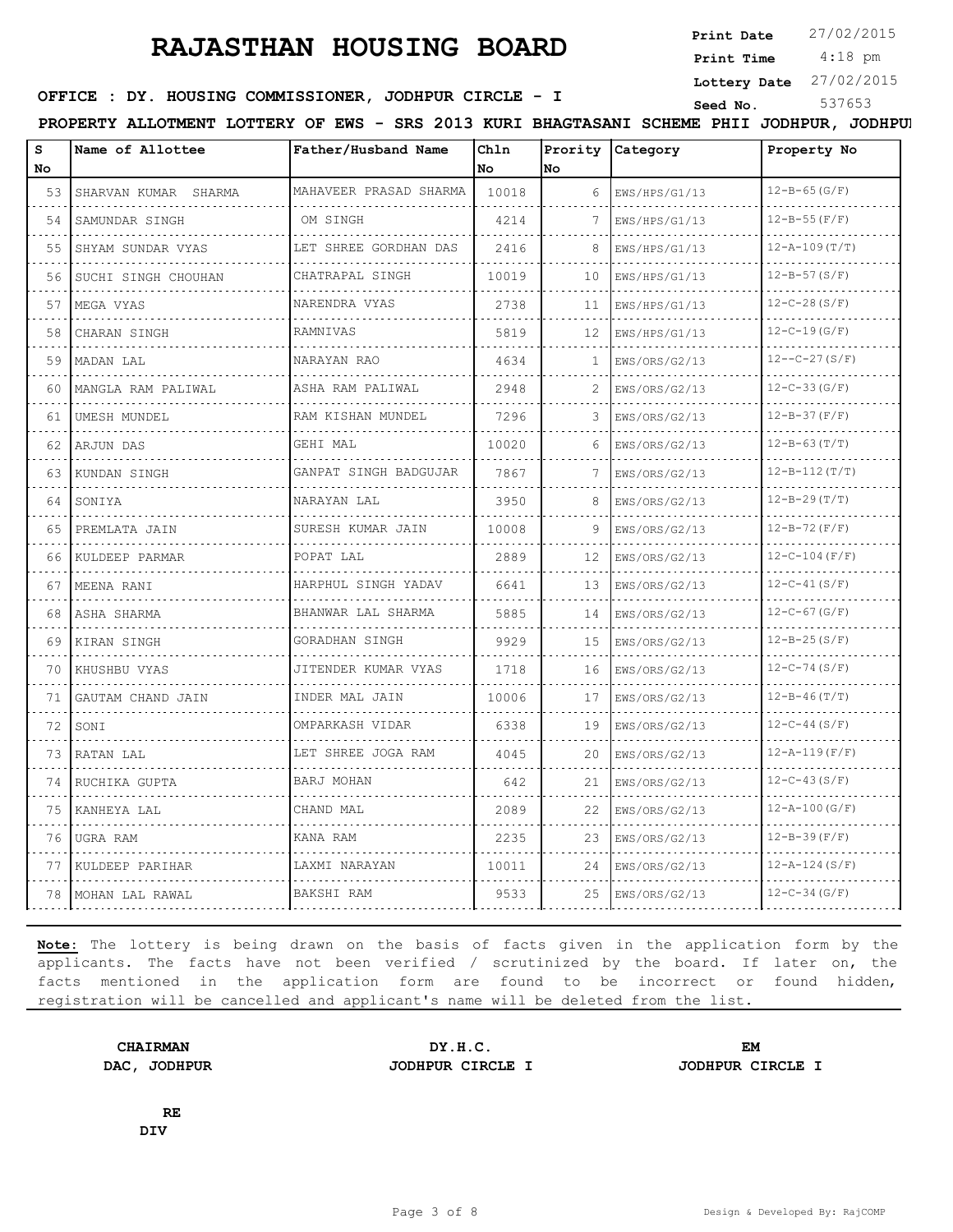**Print Date**  $27/02/2015$ 

4:18 pm **Print Time**

**Lottery Date** 27/02/2015

# **SEED IDER : DY. HOUSING COMMISSIONER, JODHPUR CIRCLE - I Seed No.** 537653

**PROPERTY ALLOTMENT LOTTERY OF EWS - SRS 2013 KURI BHAGTASANI SCHEME PHII JODHPUR, JODHPUR**

| s     | Name of Allottee   | Father/Husband Name      | Chln  |    | Prority Category | Property No         |
|-------|--------------------|--------------------------|-------|----|------------------|---------------------|
| No    |                    |                          | No.   | No |                  |                     |
| 79    | BHAGWANA RAM       | MANGA RAM                | 3035  | 26 | EWS/ORS/G2/13    | $12 - A - 128(T/T)$ |
| 80    | RAMSAWROOP DARAK   | LET RAMNIVAS JI DARAK    | 1024  | 30 | EWS/ORS/G2/13    | $12 - B - 76(S/F)$  |
| 81    | PRITI MATHUR       | RAJENDRA KUMAR MATHUR    | 4571  | 31 | EWS/ORS/G2/13    | $12 - C - 106(S/F)$ |
| 82    | MAHENDRA JOSHI     | MANDAL NATH JOSHI        | 500   | 32 | EWS/ORS/G2/13    | $12-C-18(G/F)$      |
| 83    | NAMICHAND          | BHALU RAM                | 3946  | 33 | EWS/ORS/G2/13    | $12 - A - 122(S/F)$ |
| 84    | HUKAM SINGH TANWAR | GIRDHARI SINGH TANWAR    | 3111  | 34 | EWS/ORS/G2/13    | $12-C-24(F/F)$      |
| 85    | BIDAMI             | KANWAR LAL               | 5565  | 36 | EWS/ORS/G2/13    | $12-C-103(F/F)$     |
| 86    | GULAB              | RADHA KISHAN             | 932   | 37 | EWS/ORS/G2/13    | $12 - A - 99(G/F)$  |
| 87    | POONAM CHAND       | KESU RAM                 | 7019  |    | EWS/HPS/G2/13    | $12 - B - 3(G/F)$   |
| 88    | MADHU PANIYA       | MAHESH PANIYA            | 564   |    | EWS/HPS/G2/13    | $12-C-105(S/F)$     |
| 89    | SURA RAM CHOUDHARY | DANA RAM CHOUDHARY<br>.  | 2382  | 4  | EWS/HPS/G2/13    | $12-C-64(T/T)$      |
| 90    | UMED SINGH         | SHAKTIDAN SINGH          | 10013 | 5. | EWS/HPS/G2/13    | $12 - B - 14(T/T)$  |
| 91    | PAWAN KUMAR        | CHAMPA LAL               | 7785  |    | EWS/HPS/G2/13    | $12 - C - 16(T/T)$  |
| 92    | INDIRA             | MOHAN LAL DHANDHAL<br>.  | 8950  |    | EWS/HPS/G2/13    | $12-C-38(F/F)$      |
| 93    | SUNITA PRAJAPTI    | PANKAJ PRAJAPTI          | 6205  | 9  | EWS/HPS/G2/13    | $12 - B - 86(F/F)$  |
| 94    | AMJAD KHAN         | ISHLAMUDEEN              | 3112  | 10 | EWS/HPS/G2/13    | $12 - B - 43(S/F)$  |
| 95    | SUMAN KANWAR       | MAHENDRA SINGH           | 4450  | 11 | EWS/HPS/G2/13    | $12 - A - 115(G/F)$ |
| 96    | PREMA RAM          | BHURA RAM                | 7083  | 12 | EWS/HPS/G2/13    | $12 - A - 127(T)$   |
| 97    | DHARMENDRA SAIN    | RAMESH CHANDRA SAIN      | 10007 | 13 | EWS/HPS/G2/13    | $12 - C - 25(S/F)$  |
| 98    | RAHUL TAPARIA      | SHANKAR LAL TAPARIA<br>. | 3379  | 15 | EWS/HPS/G2/13    | $12 - C - 110(T/T)$ |
| 99    | MUNNI              | LT. SHANKAR LAL          | 9840  | 16 | EWS/HPS/G2/13    | $12 - A - 98(G/F)$  |
| 100   | NEELAM SIDHAWAT    | TEJ RAJ                  | 7549  | 17 | EWS/HPS/G2/13    | $12-C-1(G/F)$       |
| 101   | DEVI RANI          | RAJESH GEHLOT            | 3781  | 18 | EWS/HPS/G2/13    | $12 - B - 10(S/F)$  |
| 102   | ARCHANA            | RADHA KISHAN BOHRA       | 6486  | 19 | EWS/HPS/G2/13    | $12 - B - 98(G/F)$  |
| 103   | VIKARAM SINGH      | LAL SINGH                | 4196  | 20 | EWS/HPS/G2/13    | $12 - C - 59(S/F)$  |
| 104 l | SHAPNA MANDAL      | BIKASH MANDAL            | 3421  | 21 | EWS/HPS/G2/13    | $12-C-12(S/F)$      |
|       |                    |                          |       |    | .                |                     |

**Note:** The lottery is being drawn on the basis of facts given in the application form by the applicants. The facts have not been verified / scrutinized by the board. If later on, the facts mentioned in the application form are found to be incorrect or found hidden, registration will be cancelled and applicant's name will be deleted from the list.

**CHAIRMAN DY.H.C. EM DAC, JODHPUR JODHPUR CIRCLE I JODHPUR CIRCLE I**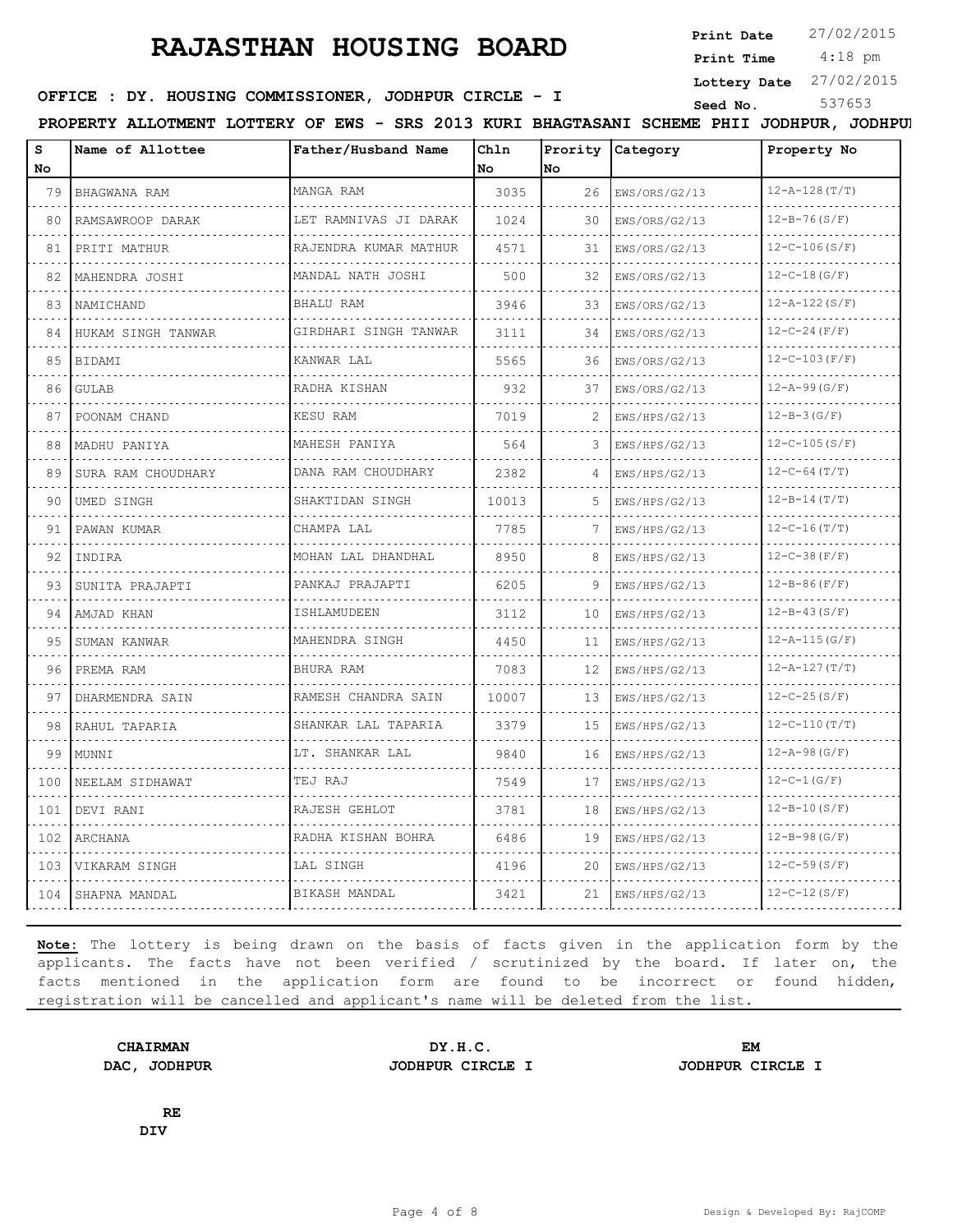**Print Date**  $27/02/2015$ 

 4:18 pm **Print Time**

**Lottery Date** 27/02/2015

#### **SEED IDER : DY. HOUSING COMMISSIONER, JODHPUR CIRCLE - I** Seed No. 537653

**PROPERTY ALLOTMENT LOTTERY OF EWS - SRS 2013 KURI BHAGTASANI SCHEME PHII JODHPUR, JODHPUR**

| s<br>No | Name of Allottee     | Father/Husband Name                  | Chln<br>No | Prority<br>lno | <b>Category</b> | Property No         |
|---------|----------------------|--------------------------------------|------------|----------------|-----------------|---------------------|
| 105     | GANGA                | Heera Lal                            | 5247       | 22             | EWS/HPS/G2/13   | $12 - C - 112(T/T)$ |
| 106     | IDNER CHAND MEWARA   | GANGA RAM MEWARA                     | 6507       | 23             | EWS/HPS/G2/13   | $12 - B - 111(T/T)$ |
| 107     | .<br>SUNIL MEHATA    | MANAK MEHATA                         | 9172       | 24             | EWS/HPS/G2/13   | $12 - A - 110(T/T)$ |
| 108     | .<br>MOHAMMAD FIROJ  | dia dia dia dia 4<br>MOHAMMAD SADDIK | 1421       | 25             | EWS/HPS/G2/13   | $12 - A - 120(F/F)$ |
| 109     | JYOTSNA JOSHI        | NANDKISHORE JOSHI                    | 2000       | 26             | EWS/HPS/G2/13   | $12 - A - 121(S/F)$ |
| 110     | MAMTA DHARIWAL       | RAKESH DHARIWAL                      | 1615       | 27             | EWS/HPS/G2/13   | $12 - A - 126(T/T)$ |
| 111     | RAJU BHAI MISHRA     | .<br>RAM JANAM MISHRA                | 4582       | 28             | EWS/HPS/G2/13   | $12-C-57(S/F)$      |
| 112     | MO. HUSEN            | KASAM KHA                            | 588        | 30             | EWS/HPS/G2/13   | $12 - A - 113(G/F)$ |
| 113     | SUNIL                | KAILASH DAN                          | 5793       | 31             | EWS/HPS/G2/13   | $12 - C - 47(T/T)$  |
| 114     | PANCHAM DEVI         | CHHOTU LAL PAREEK                    | 881        | 32             | EWS/HPS/G2/13   | $12 - B - 90(S/F)$  |
| 115     | PURUSHOTAM JOSHI     | DAU LAL JOSHI                        | 6117       | 33             | EWS/HPS/G2/13   | $12 - B - 27(S/F)$  |
| 116     | SONAL ACHARYA        | PRAVEEN ACHARYA                      | 5985       | 34             | EWS/HPS/G2/13   | $12 - A - 101(F/F)$ |
| 117     | MANISH SHARMA        | .<br>GULARAM                         | 4221       | 35             | EWS/HPS/G2/13   | $12-C-20(G/F)$      |
| 118     | ISHAN KHAN           | MOHAMMED GAFFAR                      | 8598       | 36             | EWS/HPS/G2/13   | $12 - A - 112(T)$   |
| 119     | CHIMAN DAS JIYANI    | LAXMAN DAS JIYANI                    | 1617       | 37             | EWS/HPS/G2/13   | $12 - B - 108(S/F)$ |
| 120     | PRAVEEN SINGH RADHAV | .<br>RAJENDRA SINGH RADHAV           | 349        | 38             | EWS/HPS/G2/13   | $12 - C - 63(T/T)$  |
| 121     | IBRAHIM SHAH         | SAFI SHAH                            | 6665       | 39             | EWS/HPS/G2/13   | $12-C-88(F/F)$      |
| 122     | MAHENDRA             | LT. SH. KISHAN CHAND                 | 9447       | 40             | EWS/HPS/G2/13   | $12-C-2(G/F)$       |
| 123     | MAMTA VAISHNAV       | .<br>SHAYAM VAISHNAV                 | 65         | 41             | EWS/HPS/G2/13   | $12 - B - 6(F/F)$   |
| 124     | PARWATI SHARMA       | VIJAY KUMAR SHARMA                   | 6425       | 42             | EWS/HPS/G2/13   | $12-C-90(S/F)$      |
| 125     | MEHRAJ BANU          | NABI MOHAMMAD                        | 3177       | 43             | EWS/HPS/G2/13   | $12-C-26(S/F)$      |
| 126     | PADAMA               | .<br>DEVENDRA UPPADHAY               | 464        | 45             | EWS/HPS/G2/13   | $12 - C - 61(T/T)$  |
| 127     | MANOJ KUMAR KUMAWAT  | BHANWAR LAL                          | 10022      | 1              | EWS/ORS/G2/13   | $12 - B - 102(F/F)$ |
| 128     | SUNIL                | SHYAM SUNDER                         | 10021      | 1              | EWS/HPS/G2/13   | $12 - C - 65$ (G/F) |
| 129     | SUNDEEP MITRA        | OM PRAKASH MITRA                     | 10001      | 2              | EWS/HPS/G2/13   | $12 - C - 58 (S/F)$ |
| 130     | RUPAL SHANKHI        | PURSHOTAM SHANKHI                    | 9664       | 3              | EWS/HPS/G2/13   | $12 - B - 83(G/F)$  |

**Note:** The lottery is being drawn on the basis of facts given in the application form by the applicants. The facts have not been verified / scrutinized by the board. If later on, the facts mentioned in the application form are found to be incorrect or found hidden, registration will be cancelled and applicant's name will be deleted from the list.

**CHAIRMAN DY.H.C. EM DAC, JODHPUR JODHPUR CIRCLE I JODHPUR CIRCLE I**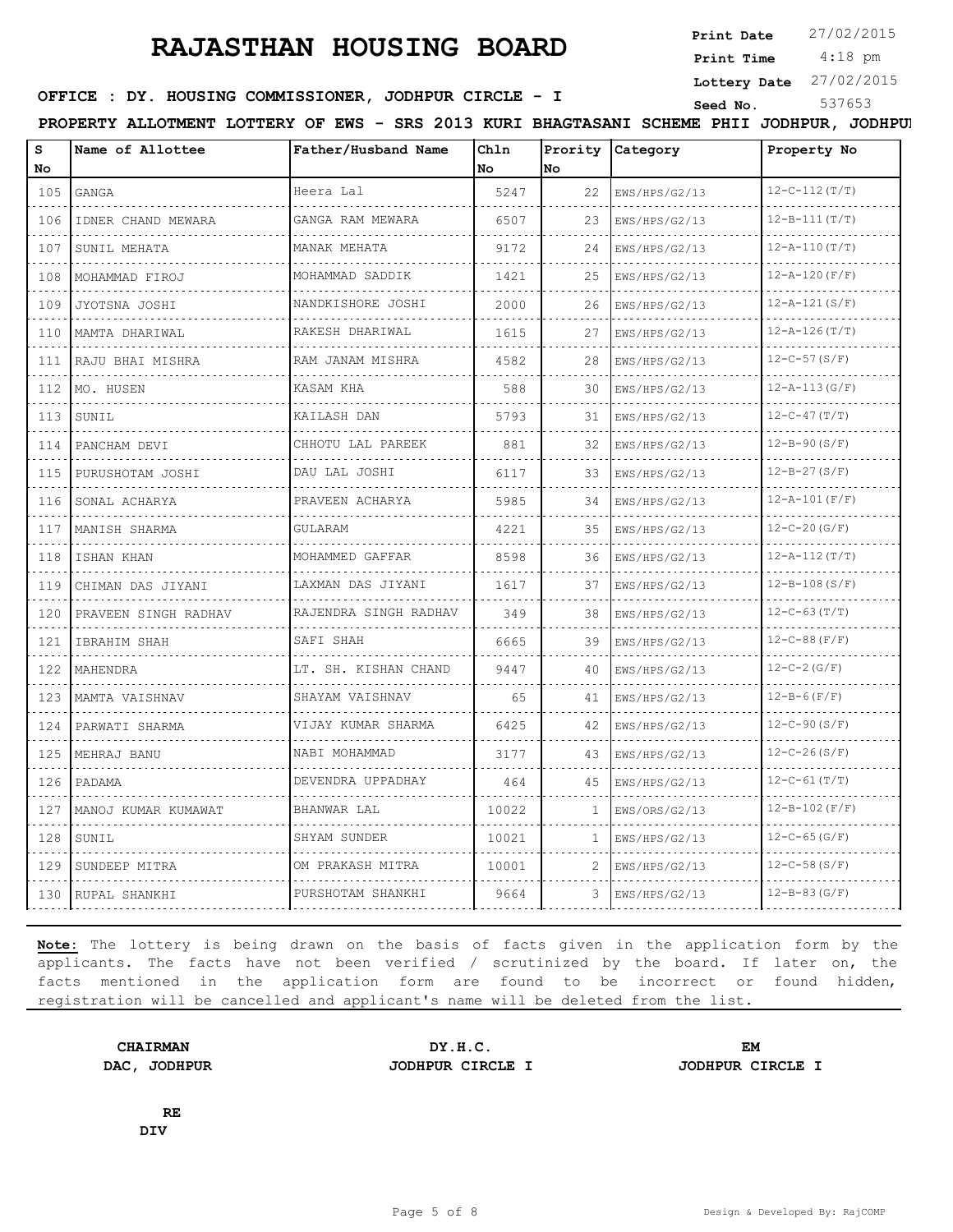**Print Date**  $27/02/2015$ 

4:18 pm **Print Time**

**Lottery Date** 27/02/2015

#### **SEED IN SEED IN SEED ASSESSED ASSESSED ASSESSED ASSESSED ASSESSED FOR SEED ASSESS** STRING STRING STRING STRING STRING STRING STRING STRING STRING STRING STRING STRING STRING STRING STRING STRING STRING STRING STRING STRIN

**PROPERTY ALLOTMENT LOTTERY OF EWS - SRS 2013 KURI BHAGTASANI SCHEME PHII JODHPUR, JODHPUR**

| s                                  | Name of Allottee    | Father/Husband Name     | Chln  |      | Prority Category   | Property No             |
|------------------------------------|---------------------|-------------------------|-------|------|--------------------|-------------------------|
| No                                 |                     |                         | No    | lNo. |                    |                         |
| 131<br>.                           | SURESH KUMAR        | PRABHU LAL SHARMA       | 5292  | 4    | EWS/HPS/G2/13      | $12 - B - 34 (G/F)$     |
| 132                                | SUMER SINGH         | PRAHALAD SINGH          | 9602  | 5    | EWS/HPS/G2/13      | $12-C-50(G/F)$          |
| 133<br>.                           | CHANDANA THAKUR     | MAHENDRA THAKUR         | 5271  | 7    | EWS/HPS/G2/13      | $12 - C - 66$ (G/F)     |
| 134<br>.                           | DEEPAK NEHARA       | RAMCHANDRA NEHARA<br>.  | 6670  | 8    | EWS/HPS/G2/13<br>. | $12 - C - 69(F/F)$<br>. |
| 135                                | HAMID KHAN          | LET MUNNA KHAN          | 5323  |      | EWS/HPS/G2/13      | $12 - B - 96(T/T)$      |
| 136<br>.                           | MADHU GAUR          | SURESH KUMAR            | 289   | 10   | EWS/HPS/G2/13      | $12 - B - 49(G/F)$      |
| 137<br>.                           | VIKASH MISHRA       | LT.SH. CHANDRA KUMAR MI | 6052  | 11   | EWS/HPS/G2/13<br>. | $12 - B - 60(S/F)$      |
| 138                                | PANKAJ AWASTI       | GOVIND LAL              | 490   | 12   | EWS/HPS/G2/13      | $12 - B - 20(G/F)$      |
| 139<br>.                           | LAL CHAND           | GANGA RAM               | 10003 | 3    | EWS/ORS/G4/13      | $12 - A - 105(S/F)$     |
| 140<br>.                           | RAM JI LAL          | GANGA RAM               | 10002 | 4    | EWS/ORS/G4/13<br>. | $12 - B - 47(T)$        |
| 141                                | KISHANA RAM MEGHWAL | ANA RAM MEGHWAL         | 9943  |      | EWS/ORS/G4/13      | $12 - B - 42(S/F)$      |
| 142<br>.                           | MADAN LAL           | MODA RAM                | 8075  | 6    | EWS/ORS/G4/13      | $12 - B - 81(G/F)$      |
| 143<br>.                           | JAINARAYAN          | KISHAN LAL              | 9469  | 1    | EWS/HPS/G4/13      | $12 - B - 18(G/F)$      |
| 144                                | SADHU RAM           | MANU RAM                | 4374  |      | EWS/HPS/G4/13      | $12 - B - 11(S/F)$      |
| 145<br>.                           | MOOLI               | SWAROOP CHAND           | 5839  | 3.   | EWS/HPS/G4/13      | $12 - B - 71(F/F)$      |
| 146                                | PREMALATA DEVI      | GHANSHYAM BEKHA         | 10012 | 4    | EWS/HPS/G4/13      | $12-C-85(F/F)$          |
| .<br>147                           | SHARWAN RAM         | ANDARAM RAM SARGARA     | 8956  | 6    | EWS/HPS/G4/13      | $12 - B - 41(S/F)$      |
| 148                                | PARMANAND CHOUHAN   | BANSHI LAL CHOUHAN      | 10014 | 8    | EWS/HPS/G4/13      | $12 - C - 3$ (G/F)      |
| 149                                | RAKHI PANWAR        | DADU RAM PANWAR         | 2136  | 9    | EWS/HPS/G4/13      | $12 - C - 4$ (G/F)      |
| $\sim$ $\sim$ $\sim$ $\sim$<br>150 | MEENA DEVPAL        | HAJARI PRASAD           | 9837  | 11   | EWS/HPS/G4/13      | $12 - C - 75(S/F)$      |
| المناصب<br>151<br>.                | SHANTI DEVI         | KEVAL RAM               | 4370  | 13   | EWS/HPS/G4/13      | $12 - B - 62(T/T)$      |
| 152                                | SANNY               | MAHENDRA SARGARA        | 6805  | 14   | EWS/HPS/G4/13      | $12 - C - 96(T/T)$      |
| .<br>153                           | GAJENDRA BHATI      | BASTI LAL BHATI         | 5459  | 15   | EWS/HPS/G4/13      | $12 - B - 107(S/F)$     |
| 154                                | TARA CHAND          | CHOGA RAM               | 5461  | 16   | EWS/HPS/G4/13      | $12 - B - 54(F/F)$      |
| .<br>155                           | RENVATA RAM         | SURTA RAM               | 9836  | 17   | EWS/HPS/G4/13      | $12 - B - 16(T/T)$      |
| 156                                | SUNITA TAGAYA       | DEVILAL TAGAYA          | 3803  | 18   | EWS/HPS/G4/13      | $12-C-7(F/F)$           |
| .                                  | .                   | .                       |       |      | .                  |                         |

**Note:** The lottery is being drawn on the basis of facts given in the application form by the applicants. The facts have not been verified / scrutinized by the board. If later on, the facts mentioned in the application form are found to be incorrect or found hidden, registration will be cancelled and applicant's name will be deleted from the list.

CHAIRMAN DY.H.C. EM<br>
AC, JODHPUR CODHPUR CIRCLE I JODHPUR CIRCLE I **DAC, JODHPUR JODHPUR CIRCLE I JODHPUR CIRCLE I**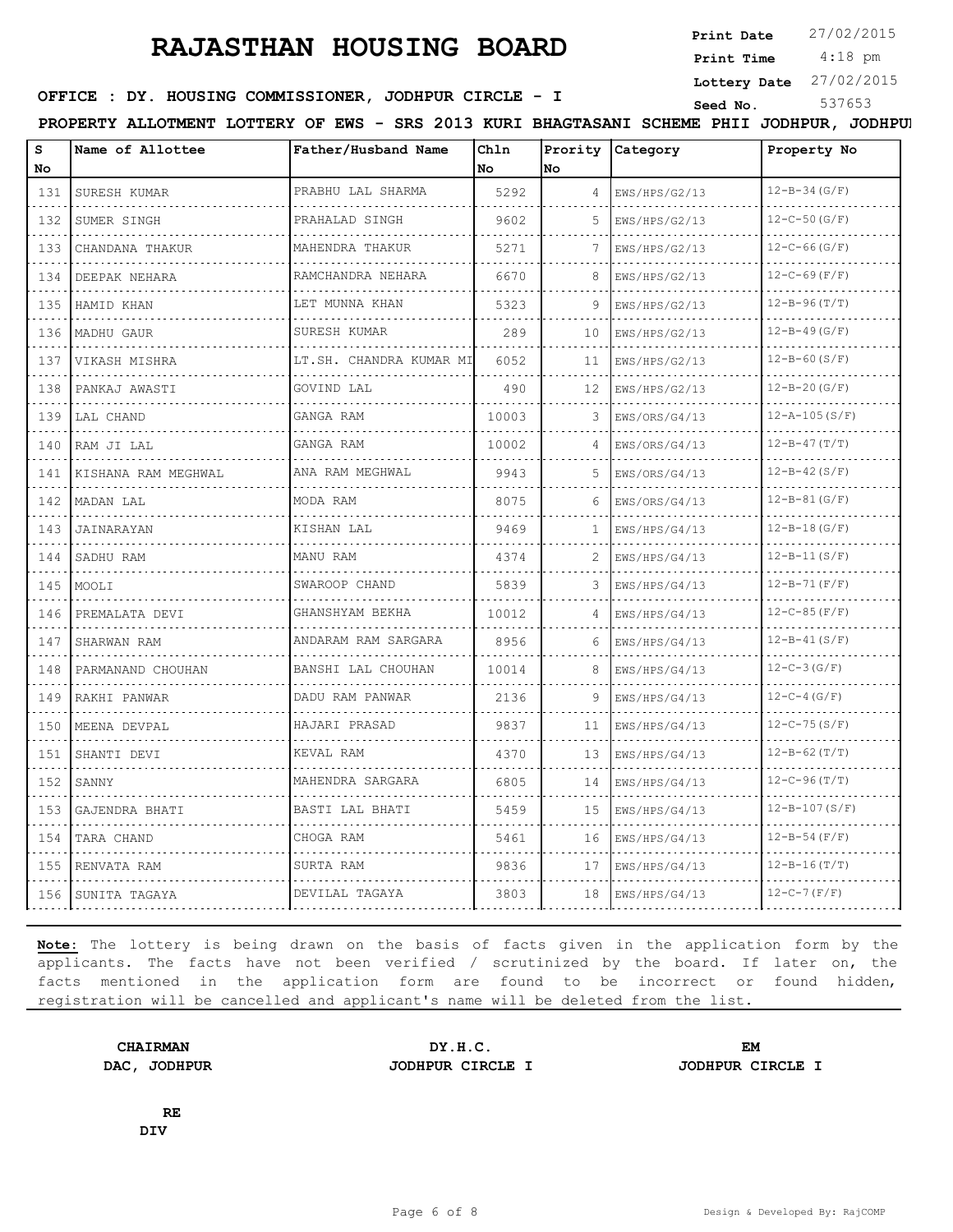**Print Date**  $27/02/2015$ 

 4:18 pm **Print Time**

**Lottery Date** 27/02/2015

# **SEED IN SEED IN SEED ASSESSED ASSESSED ASSESSED ASSESSED ASSESSED ASSESSED ASSESS** STRING STRING STRING STRING STRING STRING STRING STRING STRING STRING STRING STRING STRING STRING STRING STRING STRING STRING STRING STRIN

**PROPERTY ALLOTMENT LOTTERY OF EWS - SRS 2013 KURI BHAGTASANI SCHEME PHII JODHPUR, JODHPUR**

| S                           | Name of Allottee | Father/Husband Name        | Chln<br>l No | No | Prority Category                    | Property No         |
|-----------------------------|------------------|----------------------------|--------------|----|-------------------------------------|---------------------|
| No                          |                  | NAVEEN CHAND               | 7417         |    |                                     | $12 - B - 22(F/F)$  |
| 157                         | NILESH           |                            |              | 19 | EWS/HPS/G4/13                       |                     |
| 158<br>$\sim$ $\sim$ $\sim$ | VINOD KUMAR      | ROSHAN LAL                 | 1463         | 20 | EWS/HPS/G4/13                       | $12 - B - 99(G/F)$  |
| 159<br>.                    | NARENDRA KUMAR   | BHNAWAR LAL JI             | 5788         | 21 | EWS/HPS/G4/13                       | $12 - A - 102(F/F)$ |
| 160                         | SUKH DEV         | PUKH RAJ                   | 5382         | 22 | EWS/HPS/G4/13                       | $12 - B - 70(F/F)$  |
| 161<br>.                    | BADAN SINGH      | KALIYAN SINGH              | 1764         | 23 | EWS/HPS/G4/13                       | $12 - B - 110(T/T)$ |
| 162                         | MADAN LAL KHATRI | MUNNA LAL KHATRI<br>.      | 3290         | 24 | EWS/HPS/G4/13                       | $12 - C - 53(F/F)$  |
| 163                         | MANJU CHOUHAN    | LAL CHAND CHOUHAN          | 8468         | 25 | EWS/HPS/G4/13                       | $12 - C - 68$ (G/F) |
| 164<br>.                    | DHULI DEVI       | CHANDRA RAM                | 5243         | 26 | EWS/HPS/G4/13                       | $12 - C - 35 (G/F)$ |
| 165<br>.                    | PROMOD GUJRATI   | RADHE GOVIND GUJARATI<br>. | 5692         | 27 | EWS/HPS/G4/13                       | $12 - B - 33$ (G/F) |
| 166                         | GYAN PRAKASH     | CHOKHA RAM                 | 6241         | 28 | EWS/HPS/G4/13                       | $12 - C - 29(T/T)$  |
| 167                         | BHURA RAM MEENA  | PACHU RAM MEENA            | 10004        | 2  | EWS/ORS/G5/13<br>did did did did di | $12 - B - 91(S/F)$  |
| 168                         | HARI MOHAN       | RAMSAHAY                   | 3724         | 4  | EWS/ORS/G5/13                       | $12 - B - 48(T/T)$  |
| 169                         | BANSHI LAL       | DEVA RAM                   | 3690         | 5  | EWS/ORS/G5/13                       | $12 - A - 108(S/F)$ |
| .<br>170                    | BHAGA RAM        | AJITA RAM                  | 1393         | 1. | EWS/HPS/G5/13                       | $12 - B - 13(T/T)$  |
| 171                         | SURAJ BHIL       | SHERU BHIL                 | 1073         | 2  | EWS/HPS/G5/13                       | $12 - B - 79(T/T)$  |
| 172                         | CHANAVA RAM      | AJITA RAM                  | 5186         | 3  | EWS/HPS/G5/13                       | $12-C-108(S/F)$     |
| 173                         | HURMI            | SUGANO                     | 4981         |    | EWS/HPS/G5/13                       | $12 - C - 109(T/T)$ |
| 174                         | DAYA RAM         | RAS PAL MEENA              | 1585         | 5. | EWS/HPS/G5/13                       | $12 - C - 45(T)$    |
| 175<br>.                    | JINAT            | BULA RAM                   | 4759         | 6  | EWS/HPS/G5/13                       | $12-C-92(S/F)$      |
| 176                         | UKADI DEVI       | BHERA RAM                  | 3899         |    | EWS/HPS/G5/13                       | $12-C-101(F/F)$     |
| 177                         | SUMITRA          | RAJENDRA KUMAR             | 178          | 8  | EWS/HPS/G5/13                       | $12 - C - 8(F/F)$   |
| 178                         | LOKESH           | MANGI LAL                  | 2937         | 9  | EWS/HPS/G5/13                       | $12 - B - 109(T/T)$ |
| 179                         | DHARMENDRA SINGH | JEET SINGH                 | 4073         | 10 | EWS/HPS/G5/13                       | $12-C-10(S/F)$      |
| 180                         | UMEDA RAM        | SHKUR RAM                  | 5248         | 11 | EWS/HPS/G5/13                       | $12 - B - 101(F/F)$ |
| 181                         | PAPA RAM         | TILLA RAM                  | 7631         | 13 | EWS/HPS/G5/13                       | $12 - B - 32(T/T)$  |
| 182                         | HARKU DEVI       | OKARAM                     | 6428         | 14 | EWS/HPS/G5/13                       | $12 - B - 68(G/F)$  |

**Note:** The lottery is being drawn on the basis of facts given in the application form by the applicants. The facts have not been verified / scrutinized by the board. If later on, the facts mentioned in the application form are found to be incorrect or found hidden, registration will be cancelled and applicant's name will be deleted from the list.

**CHAIRMAN DY.H.C. EM DAC, JODHPUR JODHPUR CIRCLE I JODHPUR CIRCLE I**